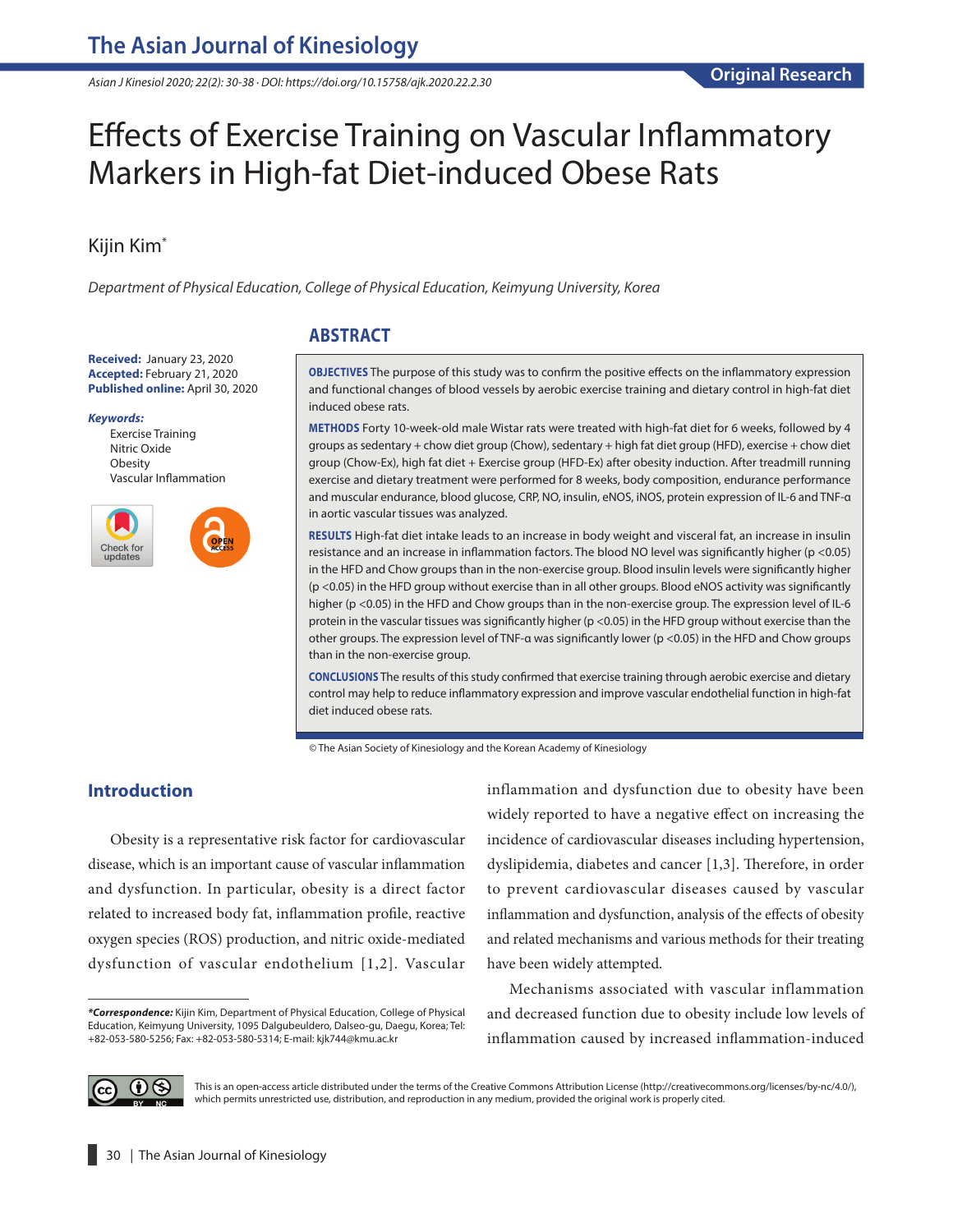cytokines secreted from adipose tissue around blood vessels, oxidative stress and decreased nitric oxide (NO) availability [4]. In particular, the inflammatory response considered to be the most representative factor related to vascular function control is the increased secretion of inflammatory cytokines from adipose tissue, which is a mediator of the clinical relationship between cardiovascular disease and diabetes. It is considered to be the most important factor in the pathogenesis of both type 1 and type 2 diabetes [5]. Various methods for suppressing inflammation, which are the most representative risk factors of vascular function, have been sought. As a cause, interest in adipose tissue around blood vessels has been emphasized [6]. In the process of inflammation, adipose tissue around the blood vessels is a key organ that secretes inflammatory cytokines and chemokines and causes hypertension, arteriosclerosis, hyperlipidemia and diabetes [7]. Therefore, the more effective obesity treatment process is required to reduce the body fat and perivascular adipose tissue as well as to suppress the inflammation process.

Exercise training, which is the most representative method for obesity treatment, is known to be the most effective method for preventing and alleviating vascular inflammation and deterioration as well as obesity treatment, especially for improving inflammation and vascular endothelial damage and vascular relaxation has been considered specific help [8]. Improving cardiovascular risk indicators associated with dyslipidemia, hypertension and diabetes has been considered to help mitigate risk factors associated with chronic cardiovascular disease and cancer [9]. However, recent studies have shown that there is no clear effect on the reduction of low-level inflammation by regular exercise and improvement of risk indicators of cardiovascular disease in the elderly [10], and Carlsson et al. [11] suggested no effective results could be identified. In addition, Pedrinolla et al. [12] pointed out that exercise training alone insufficiently prevents and alleviates the effects of vascular inflammation and deterioration in aging and obesity. Ongoing research is needed to establish the evidence related to the necessity. In other words, it is necessary to have a clearer analysis on whether a combination of dietary treatment and exercise can alleviate vascular inflammation and dysfunction.

In this study, 10-week-old male Wistar rats were treated with 6 weeks of high fat diet for obesity, followed by 8 weeks of aerobic exercise training and dietary control. The purpose of this study was to identify the positive effects on the inflammatory expression and functional changes of blood vessels by the combination of exercise training and dietary control in high-fat diet induced obese rats.

## **Methods**

#### **Subjects**

Forty male 10-week-old Wistar rats (weight, 300-330 g) were subject to obesity after 6 weeks of high fat diet. Four groups after induction of obesity, sedentary + chow diet group (Chow,  $n = 10$ ), sedentary + high fat diet group (HFD,  $n =$ 10), exercise + chow diet group (Chow-Ex,  $n = 10$ ), high fat  $\text{diet}$  + Exercise group (HFD-Ex,  $n = 10$ ), were carried out to determine the effects of exercise training and diet composition. High-fat diets were 30% carbohydrate, 50% fat, 20% protein, and 65% carbohydrate, 15% fat, and 20% protein. Two rats were kept in one cage ( $20.7 \times 35 \times 17$  cm), and the temperature of the cage was maintained at 21 ° C. The light phase and dark phase were adjusted to 12 hours each, and the dark phase was adjusted from 7:00 am to 7:00 pm. This animal protocol has approved the deliberation of the Animal Experimental Ethics Committee of Daegu Techno Park Bio Health Convergence Center (Approved number: BHCC-IACUC-2016-01).

#### **Experimental Procedures**

Exercise training program: The exercise protocol was partially modified by the method of Ivy et al. [13]. The treadmill run was performed three times a week with medium intensity using an electric laboratory treadmill (Quinton Instrument, Seattle, WA). To adapt the exercise program for the first week, perform 5 minutes at 10 m / min speed and 0 ° slope, then gradually increase the treadmill speed, slope and time, and from 2 weeks to 20 m / min at 8 ° slope. Run for 30 minutes to maintain exercise level until the end of the experiment. All treatments were conducted between 9:00 am and 10:00 am.

Endurance exercise test: After 4 weeks of treatment, the endurance exercise test was performed using Simi et al. [14].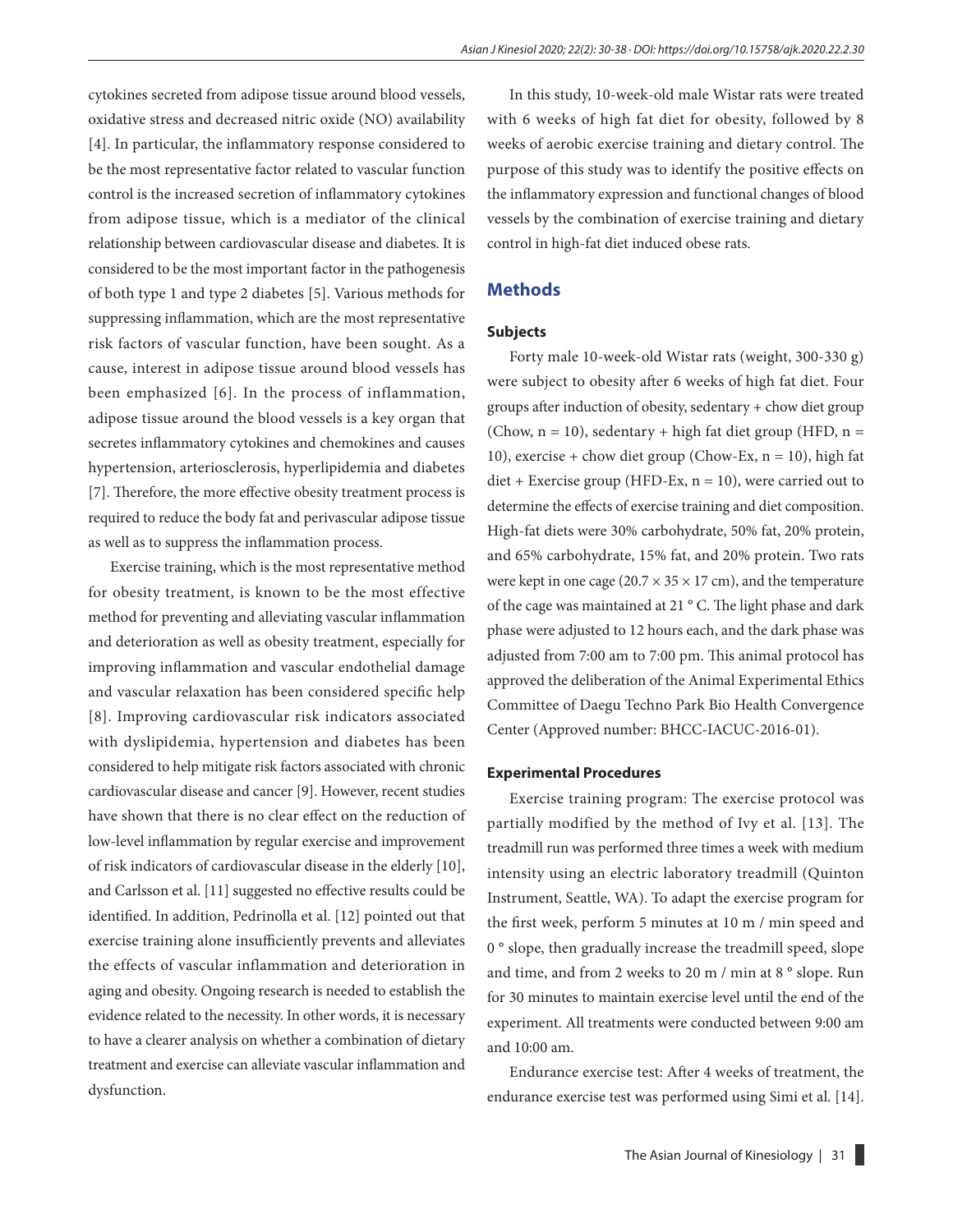The treadmill speed was set at 22 m / min and the slope was set at 0% to measure the time from start to exhaustion when a person refuses to run or posture even after three or more encouragements.

Muscle endurance test: Suspension test was performed using the method of measuring muscle function suggested by Park et al. [15]. Muscle function was measured by measuring the time (sec) the test animal is suspended by installing a parallel bar (5 mm thick) of about 50 cm height from the ground. The average of the values obtained by performing three discontinuously was determined as muscular endurance.

Oral glucose tolerance test (OGTT): After 8 weeks of treatment, 48 hours of rest and 12 hours of fasting were excluded to rule out last-bout exercise effects. After resting blood through the tail, 50% glucose solution was orally administered at 1 g / 1 kg. Then, at 15, 30 and 60 minutes, 300 μl of blood was collected from the tail. The collected blood was subjected to anticoagulant treatment (5 μl heparin) and then centrifuged (1500 g, 15 minutes) to extract only plasma and stored at −80 ° C. until analysis. Rats with blood samples were injected subcutaneously with 0.9% saline solution (2.5 mL) to replenish the lost plasma.

Tissue extraction and blood collection: After a total of 8 weeks of treatment, fasting was performed for 12 hours, anesthetized with pentobarbital sodium (5 mg / 100 g of body mass), and body composition was measured using DEXA for bovine animals. Thereafter, 5 mL of blood was collected from the abdominal artery of the abdominal cavity. After blood collection, visceral fat was removed from each site and weighed.

Blood variables analysis: Blood glucose levels were measured using an automatic blood glucose analyzer (YSI 2300 STAT plus, Springfield, USA) using whole blood. Blood collected from the abdominal cavity was separated from serum and enzymatic analysis using an ELISA kit (St. Louis, MO) of Sigma, nitric oxide (NO, KGE001, P193798), endothelial nitric oxide synthase (eNOS, E-EL-R0367, 657N6E1YPP) and inducible nitric oxide synthase (iNOS, E-EL-R0520, SKUF688U1T) levels were analyzed, respectively. Serum C-reactive protein (CRP) levels were measured by immunoassay using the N High Sensitivity CRP kit from

the FDA (Dade Behring GmbH, Germany) and the Behring Nephelometer 100 analyzer (Messer Griesheim GmbH, Germany).

Western blotting: The method of Lowry et al. [16] was used for protein assay. The samples were dissolved in Laemmli buffer and electrophoresis was performed in SDSpolyacrylamide gel. In the immunoblotting using antibody, we measured interleukin-6 (IL-6) (Santa Cruz Bio, sc-1265), tumor necrosis factor- α (TNF-α) (Santa Cruz Bio, sc-1350) and GAPDH (Santa Cruz, sc-47778), which were visualized using the ECL after an antibody treatment and being quantified by densitometry (sigma-plot 8.0 system).

#### **Statistical Analysis**

All data were calculated using mean and standard deviation (Mean  $\pm$  SD) for each group using SigmaPlot 12.0 statistical analysis program. One-way ANOVA was performed to analyze the differences among the groups, and two-way repeated ANOVA was performed to analyze the difference of OGTT results between treatment and time. The post hoc test was performed using Tukey's method and the statistical significance level was  $\alpha = .05$ .

#### **Results**

As the measurement results of body composition are shown in Fig. 1, the HFD group without exercise was significantly  $(p<0.05)$  highest in both body weight and visceral fat mass. Body weight was significantly higher ( $p < 0.05$ ) in the HFD group than in the Chow group in the non-exercise group. In the exercise group, the HFD group was higher than the Chow group, but there was no significant difference. Visceral fat content was also significantly higher ( $p < 0.05$ ) in the HFD group than in the Chow group in the non-exercise group, and the HFD group was higher than the Chow group in the exercise group, but there was no significant difference.

The results of physical fitness are shown in Fig. 2, the duration of exercise to all-out was significantly higher (p <0.05) in both Chow-Ex and HFD-Ex groups than the HFD and Chow groups who did not exercise. At the suspension time, both the HFD and Chow groups who exercised were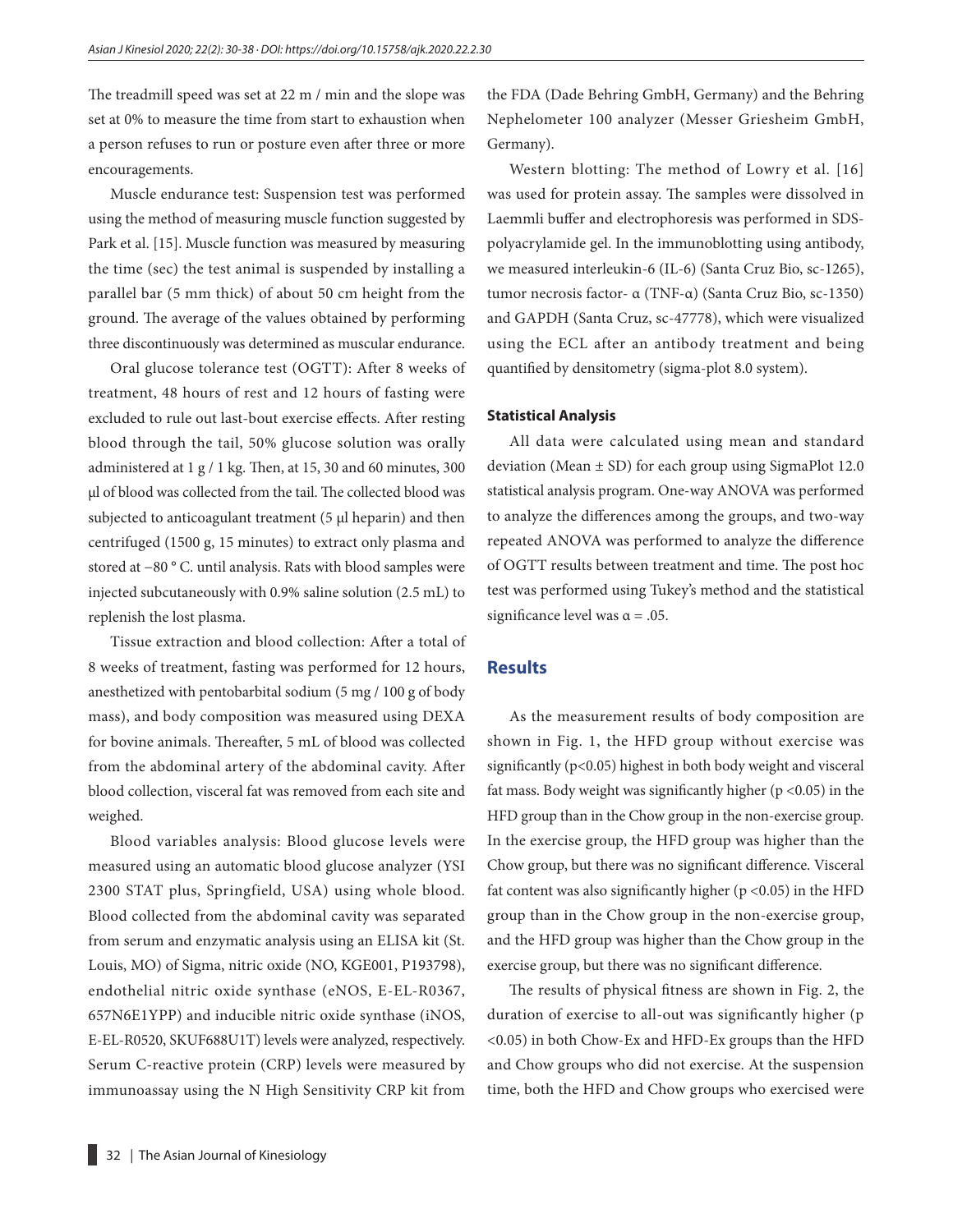

**Figure 1.** Comparisons of body weight (A) and visceral fat weight (B) after treatments \* p<0.05 significant difference as compared to chow group.









**Figure 3.** Comparisons of blood variables as glucose (A), CRP (B), nitric oxide (C), insulin (D), eNOS (E), iNOS (F), and MDA (G). \* p<0.05 significant difference: glucose as compared to Chow group; CRP as compared to the other groups; eNOS as compared to Chow or HFD groups. (CRP, C-reactive protein; eNOS, endothelial nitric oxide synthase; iNOS, inducible nitric oxide synthase; MDA, malondialdehyde).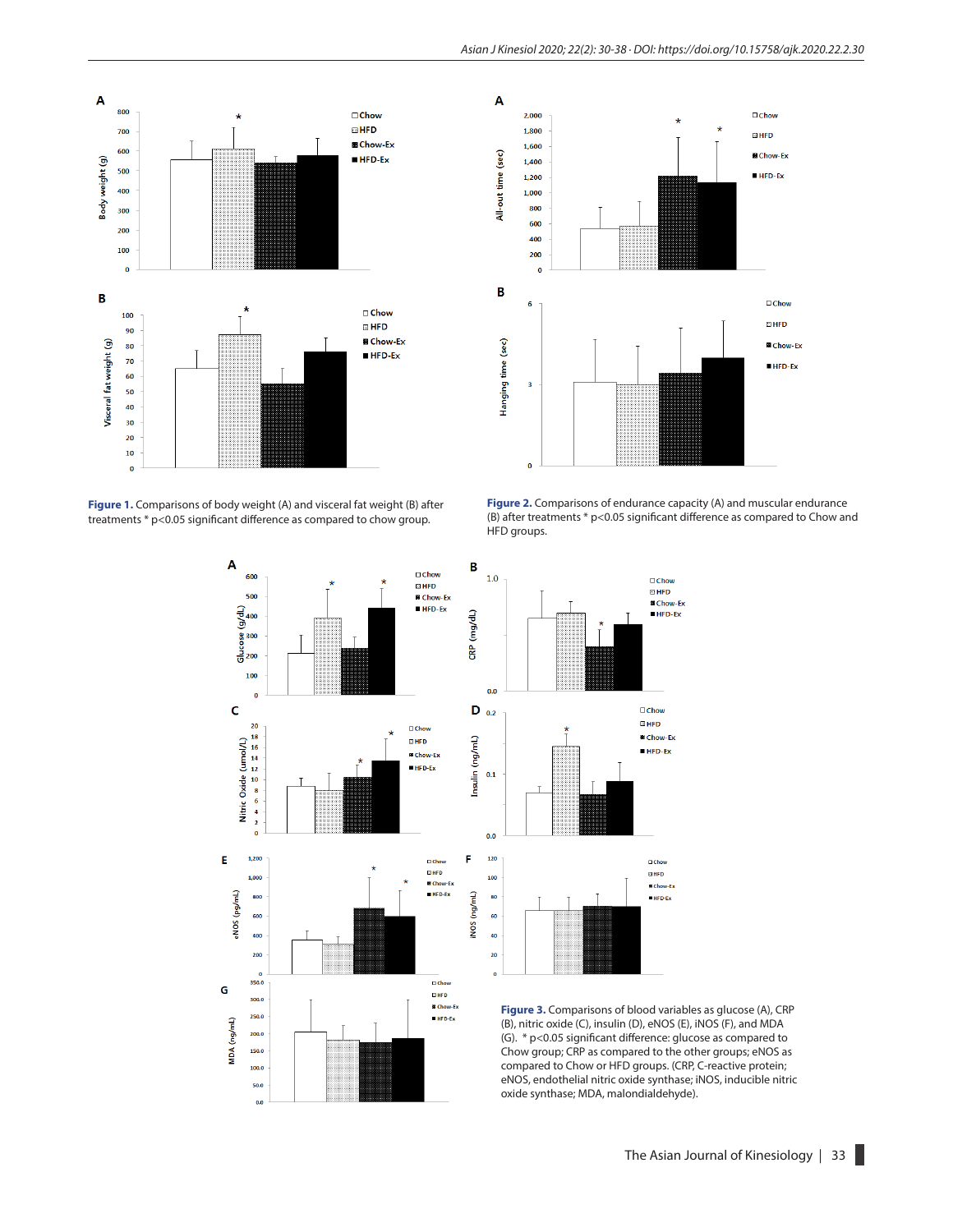

**Figure 4.** Comparisons of blood glucose concentration in OGTT after treatments \* p<0.05 significant difference as compared to Chow or Chow-Ex group.

higher than the HFD and Chow groups who did not exercise, but there was no statistically significant difference.

The measurement results of blood variables are shown in Fig. 3, blood glucose concentration was significantly higher (p <0.05) in both non-exercise HFD and exercise HFD groups than Chow group. Serum CRP levels were significantly lower (p <0.05) in the exercised Chow group than all the other groups. The blood NO level was significantly higher  $(p < 0.05)$ in the HFD and Chow groups than in the non-exercise group. Blood insulin levels were significantly higher ( $p$  <0.05) in nonexercise HFD group than in all other groups. Blood eNOS activity was significantly higher ( $p$  <0.05) in the HFD and Chow groups than in the non-exercise group. Serum iNOS activity and MDA concentrations were not significantly different among groups.

 In OGTT, the changes of in blood glucose concentrations were shown in Fig. 4. At 60 and 120 minutes of recovery, the non-exercise HFD and exercise HFD groups were significantly higher (p <0.05) than the Chow group. In the comparison based on the same diet, the exercise group was lower than the non-exercise group, but there was no statistically significant difference.

Comparison of protein expression in aortic tissue was shown in Fig. 5, IL-6 protein expression level was significantly higher (p <0.05) in the non-exercise HFD group than the other groups. The expression level of TNF-α was significantly lower ( $p$  <0.05) in the HFD and Chow groups than in the non-exercise group.



**Figure 5.** Comparisons of IL-6 and TNF-α protein expressions in aortic vascular tissue \* p<0.05 significant difference: IL-6 as compared to the other groups; TNF-α as compared to the Chow or HFD groups (IL-6, interleukin 6; TNF-α tumor necorsis factor alpha).

#### **Discussion**

Changes in body weight and visceral fat in this study showed a significant increase in the high-fat diet group, indicating the importance of dietary composition [17], which is regarded as an effective intervention of controlling body composition. However, significant body weight and visceral fat loss due to exercise performance could not be confirmed. Low-calorie and low fat intake is important as a basic method for reducing body weight and visceral fat mass [18], and in the case of exercise performance, an appropriate protocol based on more sufficient exercise amount is important. In other words, the exercise program for weight control confirms the need to be configured in more detail. In the change of physical fitness, endurance exercise ability was significantly improved in the exercise group, and there was no statistically significant difference in muscular endurance, but the exercise group also showed high exercise effect. It is considered that the exercise program applied in this study is a cardiovascular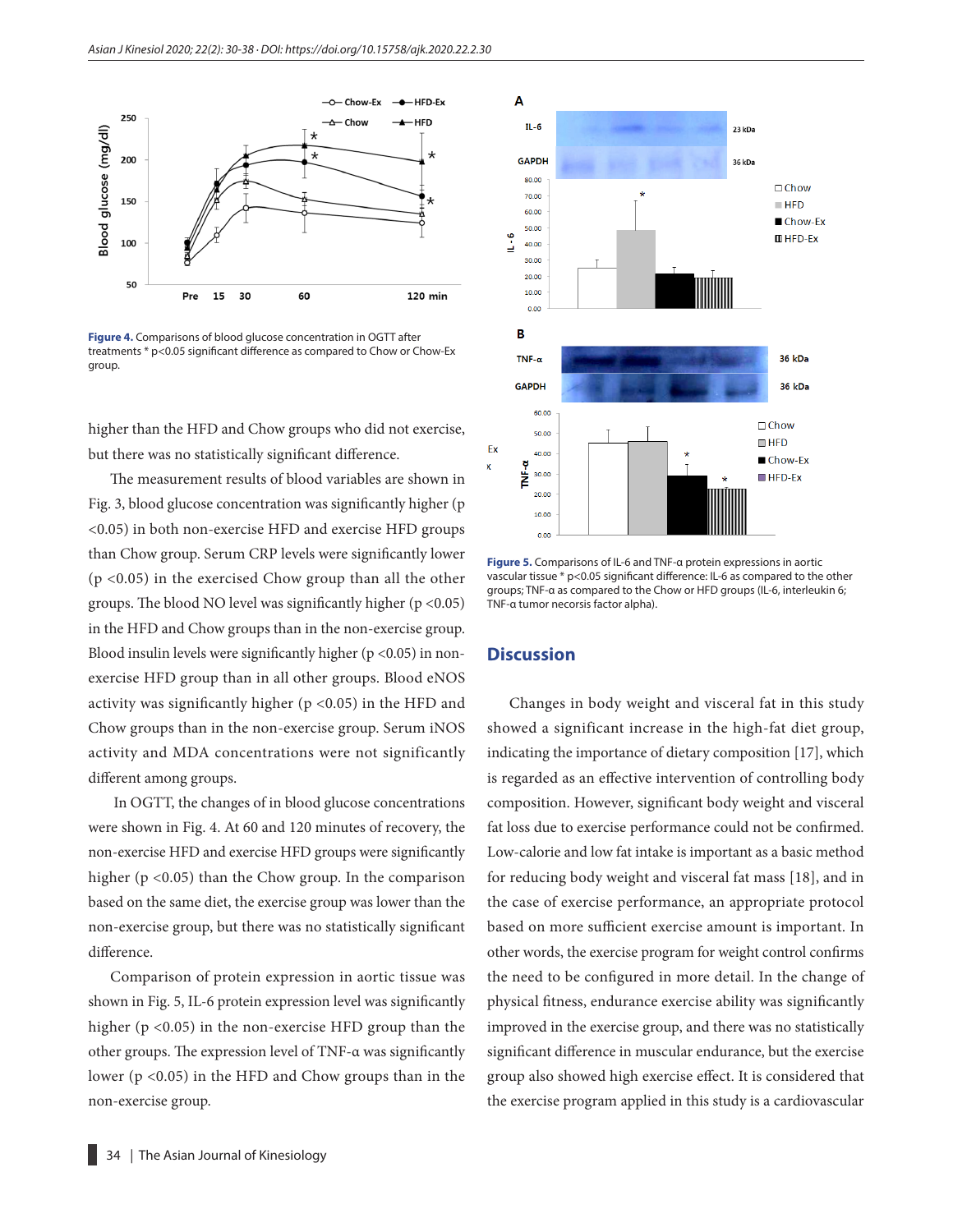endurance improved as a treadmill running corresponding to aerobic exercise, and it was found that the exercise program had a slight effect on the improvement of muscle endurance of the long running. It is considered to reflect the specificity of exercise training [19].

The blood glucose level was higher in the high-fat diet group regardless of exercise, and the blood insulin level was higher in the high-fat diet group without exercise than in the Chow group. The exercise effect was confirmed by not showing this significant difference. Increased blood glucose and insulin concentrations in the high-fat diet group are considered to be a results of increased insulin resistance due to obesity [20]. These results are also clearly shown in the results of OGTT, the blood glucose concentration of OGTT showed a significant increase in the group fed high fat diet. In the case of exercise, low blood glucose levels were found in both types of diets, which suggests that exercise performance can alleviate the increase in insulin resistance caused by high-fat diet. The exercise effect related to improving insulin resistance improves the regulation of glucose metabolism by weight control, but the specific weight control effect by exercise training suppresses unnecessary gluconeogenesis and improves intracellular glucose homeostasis. This is due to the improvement of mitochondrial oxidation capacity [21]. In this study, however, the importance of dietary control was emphasized to improve insulin resistance, and it was considered important to construct more detailed exercise program to expect exercise effect.

Blood CRP levels have been considered to be important factors in inflammation and insulin resistance [22], and the Chow group with exercise was significantly lower than the non-exercise Chow group, confirming the effects of exercise to alleviate inflammation and insulin resistance. However, the HFD group did not show any significant difference even after exercise, so it was also possible to confirm the importance of dietary composition to relieve inflammation. Obesity and high-fat diets induce an inflammatory response with the accumulation of adipose tissue in the body, which acts as a cause of insulin resistance with an increase in inflammatory cytokine secretion. In this study, the high-fat diet group showed consistent results such as increased visceral fat, increased insulin resistance, and increased inflammatory factors.

Obesity due to high-fat diets is associated with a significant increase in risk factors for atherosclerosis, inhibition of nitric oxides that relax vascular endothelial cells, increased ET-1, which constricts vascular endothelial, and enhanced prostanoid-mediated vasoconstriction, and inflammatory activation [23]. In addition, it causes oxidative stress, increases secretion of inflammatory cytokines, inflammation of the vascular endothelium due to vascular wall deposition of platelets and monocytes, and increases blood CRP levels and atherosclerosis through the domino process of the decrease of nitric oxide secretion. In this study, it was confirmed that the high-fat diet intake group had a negative effect on vascular endothelial function by increasing blood CRP concentration and decreasing NO concentration. In chronic vascular diseases including atherosclerosis, the vascular endothelial layer exhibits decreased function such as vascular tension regulation, blood cell deposition, smooth muscle proliferation, and inflammatory response [24]. Nitric oxide in the vascular endothelial layer is the most representative factor for vascular relaxation function [25], which is a key factor in body composition, energy metabolism and vascular function regulation [26]. In particular, NO produced by eNOS in relation to vascular function plays a key role in maintaining homeostasis of blood vessel walls by inhibiting platelet deposition, inflammation, oxidative stress, vascular smooth muscle cell migration and proliferation, and leukocyte deposition [27], also plays an important role in preventing inflammation of blood vessel tissue [28]. NO concentration and eNOS activity are known to be inhibited in obesityinduced obesity by high-fat diets [29], whereas iNOS is known to affect inflammatory macrophages [30]. In this study, blood NO concentration and eNOS activity were higher in the exercise group in both the high fat diet and the Chow diet, indicating that the positive effect of exercise performance was higher than the diet composition. The effect of shear stress on blood vessels has an important effect on blood vessel elasticity control [31]. When blood flow and shear stress increase through exercise, eNOS is activated and nitric oxide secretion increases. It has a positive effect on the activation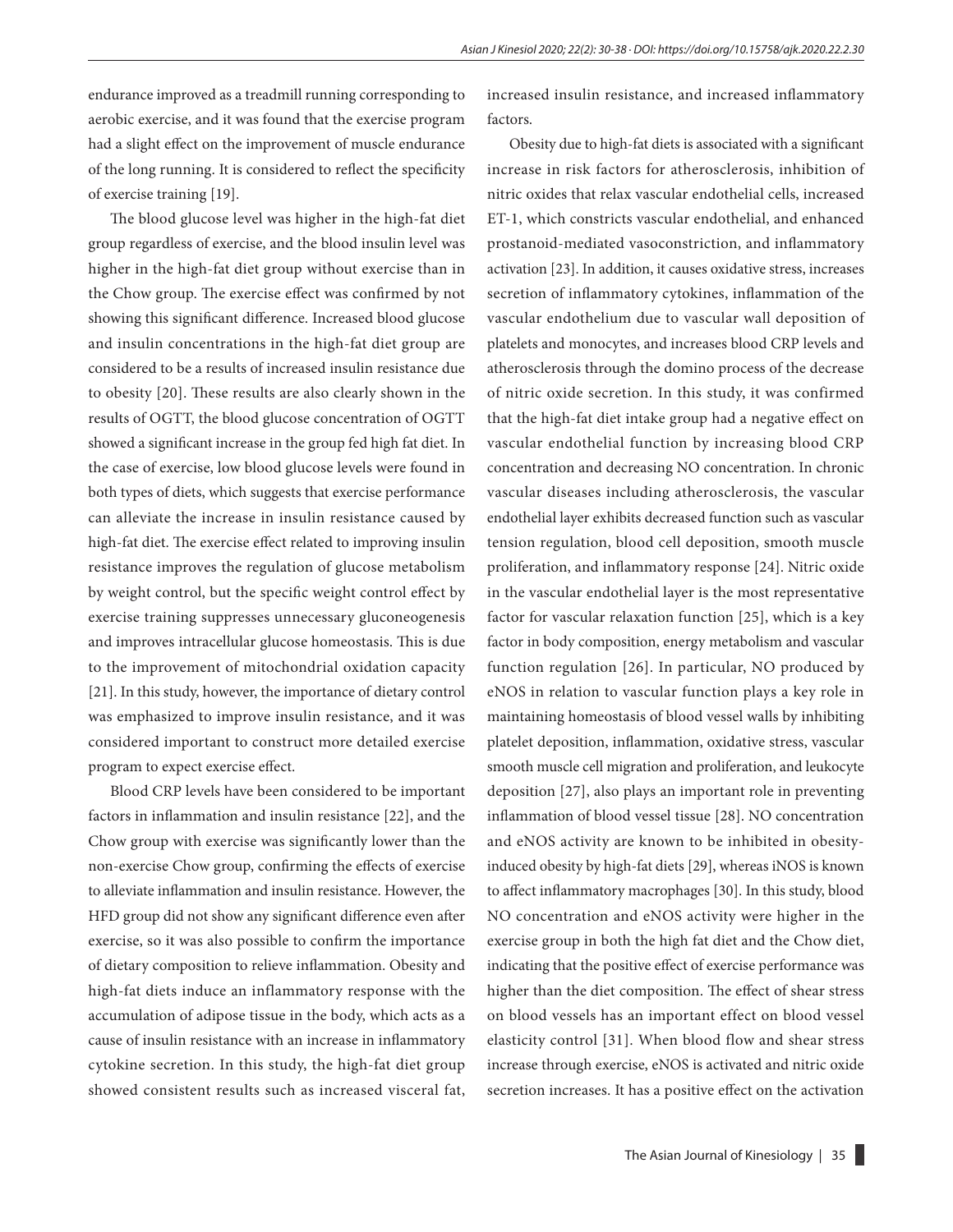of endothelial function and cardiovascular function [32]. This effect of exercise not only activates vascular endothelial function in healthy adults, obese, postmenopausal women, the elderly, and hyperlipidemic patients, but also improves the vascular endothelial bioavailability in patients with coronary artery disease and heart failure, which is effective in treating these diseases [33, 34]. In particular, aerobic exercise has been reported to have a positive effect on the treatment of cardiovascular disease through increased secretion of nitric oxide and activation of bioavailability [35]. In this study, the high-fat diet group showed a significant decrease in blood NO and eNOS activity, and the exercise group showed a significant increase in blood NO and eNOS activity. In contrast, it was clearly confirmed that aerobic exercise had a positive effect.

As a result of analysis of protein expression level of aortic vascular tissue, HFD group was significantly higher in IL-6 protein expression, and high-fat diet was considered to have a negative effect on inflammation of vascular tissues. In the Chow group and the high-fat diet group, exercise significantly decreased, indicating that exercise performance had a positive effect on the inflammation of vascular tissues. In this study, the protein expression of Il-6 and TNF-α [36], which are representative factors of obesity-related inflammatory cytokines, were significantly increased in the vascular tissues of the high-fat diet group. It was confirmed that it affects the increase in insulin resistance, and as a result, it was confirmed that obesity is likely to indicate the activation of vascular inflammation [37]. TNF-α is one of the most likely inflammation-inducing cytokines during obesity, and NO bioavailability and the inhibition of eNOS protein expression in vascular tissues are inextricably linked with TNF-α. TNF-α acts as a key cause of endothelial dysfunction in which ROS is increased and impairs NO-mediated endothelium-dependent vasodilation [1, 38, 39]. In the obese state, it is highly likely that the regulation of vascular function is difficult due to the secretion of substances that negatively affect vascular function from perivascular adipose tissue (PVAT) [40]. Sousa et al. [41] suggest that PVAT is an important cause of endothelial dysfunction by releasing inflammatory markers and oxidative stressors in the blood, and aerobic exercise is thought to be an up-regulated the anti-oxidant expression and decreased PVAT oxidative stress. It helps to improve endothelial relaxation. Therefore, it can be seen that aerobic exercise of this study may help to improve vascular endothelial function that can be decreased after obesity caused by high fat diet. In this study, variables that directly affect NO availability, such as NOS coupling or folic acid concentrations [42], were not measured, but it is clearly confirmed that exercise helped to improve vascular endothelial function by increasing blood NO and eNOS activity. In addition, as the exercise groups with chow or high-fat diet significantly reduced the expression of TNF-α protein as inflammatory marker [43] in blood vessels and improved blood NO concentration and eNOS activity, it has been clearly shown that exercise can relieve vascular inflammation and have a significant impact on vascular endothelial activation.

In addition, Brunn et al. [44] also reported a significant decrease in inflammation-related markers such as CRP, IL-6, IL-8 and MCP-1 in the blood through exercise and low calorie diet. Therefore, exercise performance and dietary changes may be very effective considerations for improving vascular endothelial function and inflammation.

#### **Conclusion**

High-fat dietary intake leads to an increase in body weight, visceral fat mass, insulin resistance and inflammatory factors, and is likely to cause a decrease in vascular endothelial function. The results of this study confirmed that exercise training through aerobic exercise and dietary control may help to reduce inflammatory expression and improve vascular endothelial function in high-fat diet induced obese rats.

#### **Acknowledgments**

This work was supported by the Ministry of Education of the Republic of Korea and the National Research Foundation of Korea (NRF-2018S1A5A2A01039065). This paper is an amendment and supplement to what was oral presented at the 10th Asia Conference on Kinesiology on August 8-11 of 2019 at UESTC.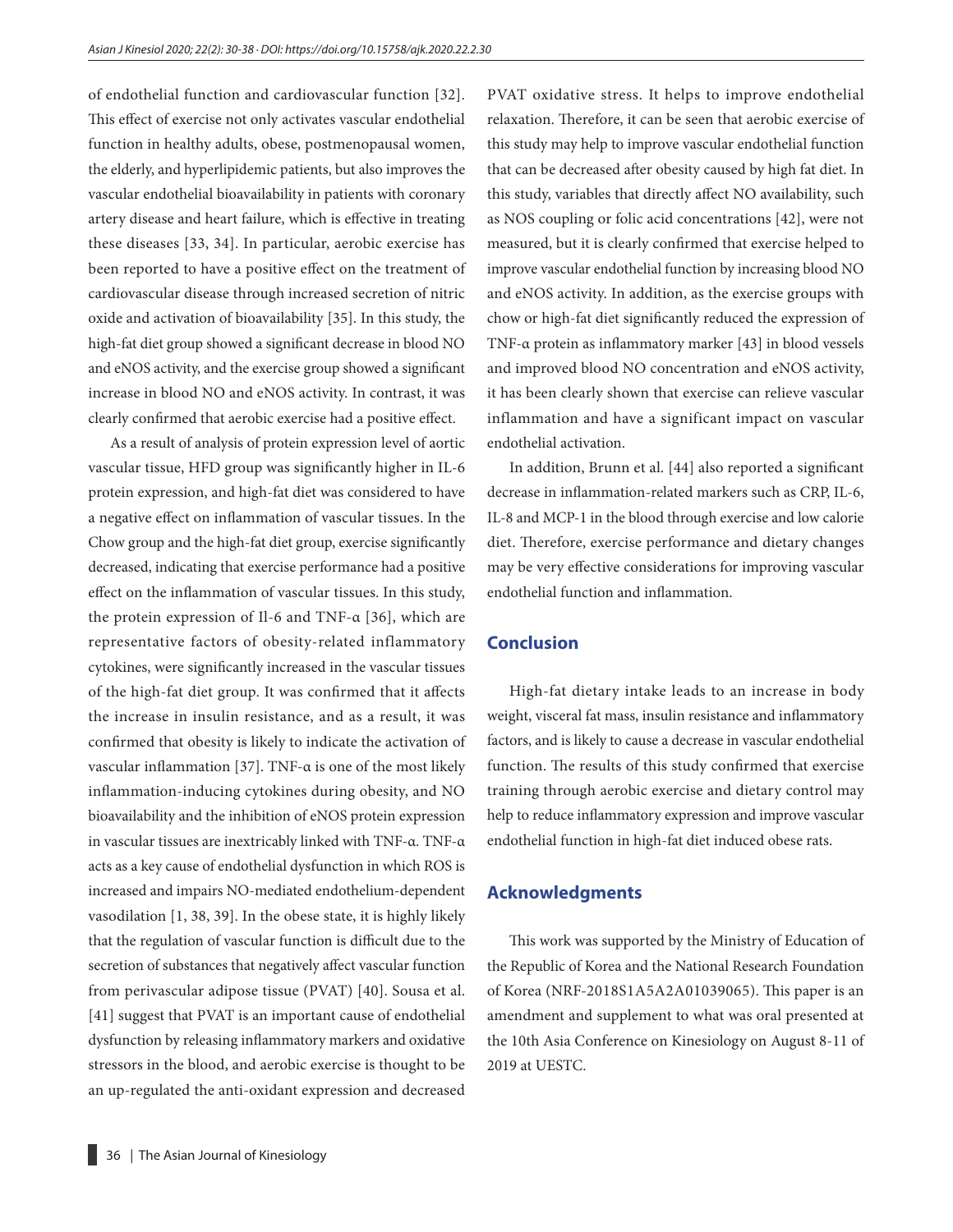## **Conflicts of Interest**

The author declared no conflicts of interest.

#### **References**

- 1. Lind L, Carlsson AC, Siegbahn A, Sundström J, Anlöv J. Impact of physical activity on cardiovascular status in obesity. Eur J Clin Invest. 2017; 47(2):167-175.
- 2. Vinet A, Karpoff L, Walther G, et al. Vascular reactivity at rest and during exercise in middle-aged obese men: effects of short-term, low-intensity, exercise training. Int J Obesity. 2010; 35(6):820–828.
- 3. Addison O, LaStayo PC, Dibble LE, Marcus RL. Inflammation, aging, and adiposity: implications for physical therapists. J Geriat Phys Ther. 2012; 35(2):86– 94.
- 4. Virdis A. Endothelial dysfunction in obesity: role of inflammation. High Blood Press Cardiovasc Prev. 2016; 23(2):83-85.
- 5. Tsalamandris S, Antonopoulos AS, Oikonomou E, et al. The role of inflammation in diabetes: current concepts and future perspectives. Eur Cardiol. 2019; 14(1):50-59.
- 6. Noslaski R, Guzik TJ. Perivascular adipose tissue inflammation in vascular disease. British J Pharmacol. 2017; 174:3496-3513.
- 7. Zou L, Wang W, Liu S, et al. Spontaneous hypertension occurs with adipose tissue dysfunction in perilipin-1 null mice. Biochim Biophys Acta. 2016; 1862:182–191.
- 8. Taddei S, Galetta F, Virdis A. [Ghiadoni L](https://www.ncbi.nlm.nih.gov/pubmed/?term=Ghiadoni%20L%5BAuthor%5D&cauthor=true&cauthor_uid=10869260), et al. Physical activity prevents age-related impairment in nitric oxide availability in elderly athletes. Circulation. 2000; 101(25):2896–2901.
- 9. Franzoni F, Ghiadoni L, Galetta F, et al. Physical activity, plasma antioxidant capacity, and endotheliumdependent vasodilation in young and older men. Am J Hyperten. 2005; 18(4):510–516.
- 10. Beavers KM, Hsu FC, Isom S, et al. Long-term physical activity and inflammatory biomarkers in older adults. Med Sci Sports & Exerc. 2010; 42(12):2189–2196.
- 11. Carlsson AC, Arnlov J, Sundstrom J, Michaelsson K,

Byberg L, Lind L. Physical activity, obesity and risk of cardiovascular disease in middle-aged men during a median of 30 years of follow-up. Eur J Prevent Cardiol. 2015; 23(4):359–365.

- 12. Pedrinolla A, Venturelli M, Kirmizi E, et al. Role of exercise in vascullar function and inflammatory profile in age-related obesity. J Immunol Res. 2018; Article ID 7134235.
- 13. Ivy JL, Young JC, McLane JA, Fell RD, Holloszy JO. Exercise training and glucose uptake by skeletal muscle in rats. J Appl Physiol Respir Environ Exerc Physiol. 1983; 55:1393-1396.
- 14. Simi B, Sempore B, Mayet MH, Favier RJ. Additive effects of training and high-fat diet on energy metabolism during exercise. J Appl Physiol. 1991; 71(1):197-203.
- 15. Park JS, Kim JS, Lee MG, Treadmill exercise effect to the macrophage transformation markers, electromyography (EMG), grip strength and holding ability after the peripheral nerve injury. Kor J Spt Sci. 2015; 24(6):1001- 1011
- 16. Lowry EC, Blumber JM, Rhea RL, Ranson JP. Serum levels of orally administered penicillin. US Armed Forces Med J. 1951; 2(2):265-270.
- 17. Hamdy O, Tasabehji MW, Elseaidy T, Tomah S, Ashrafzadeh S, Mottalib A. Fat versus carbohydratebased energy-restricted diets for weight loss in patients with type 2 diabetes. Curr Diab Rep. 2018; 18(12):128.
- 18. Shai I, Schwarzfuchs D, Henkin Y, et al. Weight loss with a low-carbohydrate, Mediterranean, or low-fat diet. N Engl J Med. 2008; 359:229-241.
- 19. Romero SA, Minson CT, Halliwill JR. The cardiovascular system after exercise. J Appl Physiol. 2017; 122(4):925- 932.
- 20. Choi CS. Pathogenesis of insulin resistance. Kor J Internal Med. 2009; 77(2):171-177.
- 21. Keshel TE, Coker RH. Exercise training and insulin resistance: a current review. J Obes Weight Loss Ther. 2015; 5.
- 22. Brunner EJ, Kivimäki M, Witte DR, et al. Inflammation, insulin resistance, and diabetes--Mendelian randomization using CRP haplotypes points upstream.